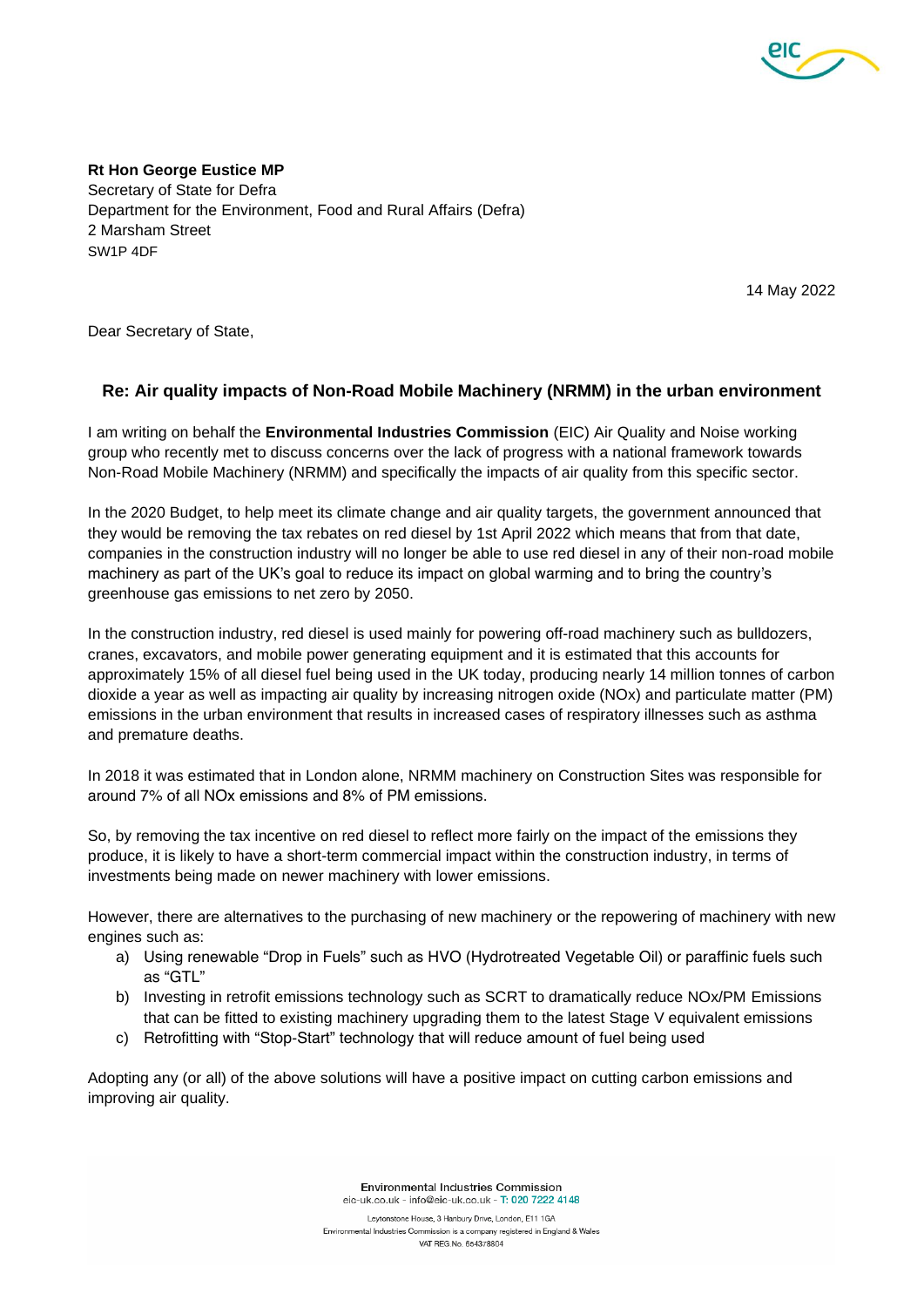

## **So, what's holding back the uptake of the cleaner alternatives?**

We know that transitioning to Electric or Hydrogen Powered Machinery is not practical due to the lack of machinery availability and infrastructure that is currently in place.

Plus, the investment capital costs of new NRMM are so significant that owners/operators will seek to extend the operating life of existing equipment as long as possible, which means that the "legacy" equipment with higher emissions will be expected to be in service for a long period of time in order for the operator to recoup their investments.

That means NRMM operators who may wish to upgrade existing machinery with more environmentally friendly solutions is faced with limited choices and/or high prices for the alternative products. This coupled with the current high cost of fuel and the additional tax burden from not being able to use red diesel, is preventing the change to transition to the use of cleaner, greener alternatives.

Despite EIC having been advocating the use of "Retrofit Emissions Devices" and "Alternative fuels" for many years there seems to be very little appetite by HM Treasury and DEFRA to encourage their uptake, even though approved devices and fuels have been adopted by the on-road sector for many years and fiscal incentive programs having been provided by previous governments for the likes of buses, coaches, and trucks across the whole of the UK.

EICs ultimate goal would be to ensure that all NRMM Machinery used in the Construction Industry across the whole of the UK in an urban environment meets the most modern-day emissions standards, by promoting the use of approved retrofit devices and fuels by Local Authorities throughout England and the devolved Governments in Scotland, Ireland, and Wales as part of their planning process.

However, to do this will require intervention and leadership at a National Level by Government with possible fiscal measures (as with the on-road sector in previous years) using matched funded programs to encourage the uptake of cleaner alternatives which make it commercially viable for NRMM Operators to make the change

## **Making the case for change**

In London where the NRMM LEZ was introduced (the only one of its kind in the UK) there is already an approved "Retrofit Accreditation Scheme" that is being run by the Energy Saving Trust for accrediting devices that are capable of meeting Stage V equivalent emissions with a number of technology providers having been approved and systems having been fitted that demonstrate dramatically lower emissions of all primary legislated emissions as well as secondary emissions.

These devices have also been accepted by HS2 as part of the National High Speed Rail Program across the UK and are currently being adopted by the British Ports Authority (see attached report)

Plus using alternative "Renewable" fuels such as HVO or paraffinic fuels in conjunction with the accredited retrofit "SCRT Devices that have been demonstrated to also improve emissions

> Environmental Industries Commission eic-uk.co.uk - info@eic-uk.co.uk - T: 020 7222 4148

Leytonstone House, 3 Hanbury Drive, London, E11 1GA Environmental Industries Commission is a company registered in England & Wales VAT REG.No. 654378804